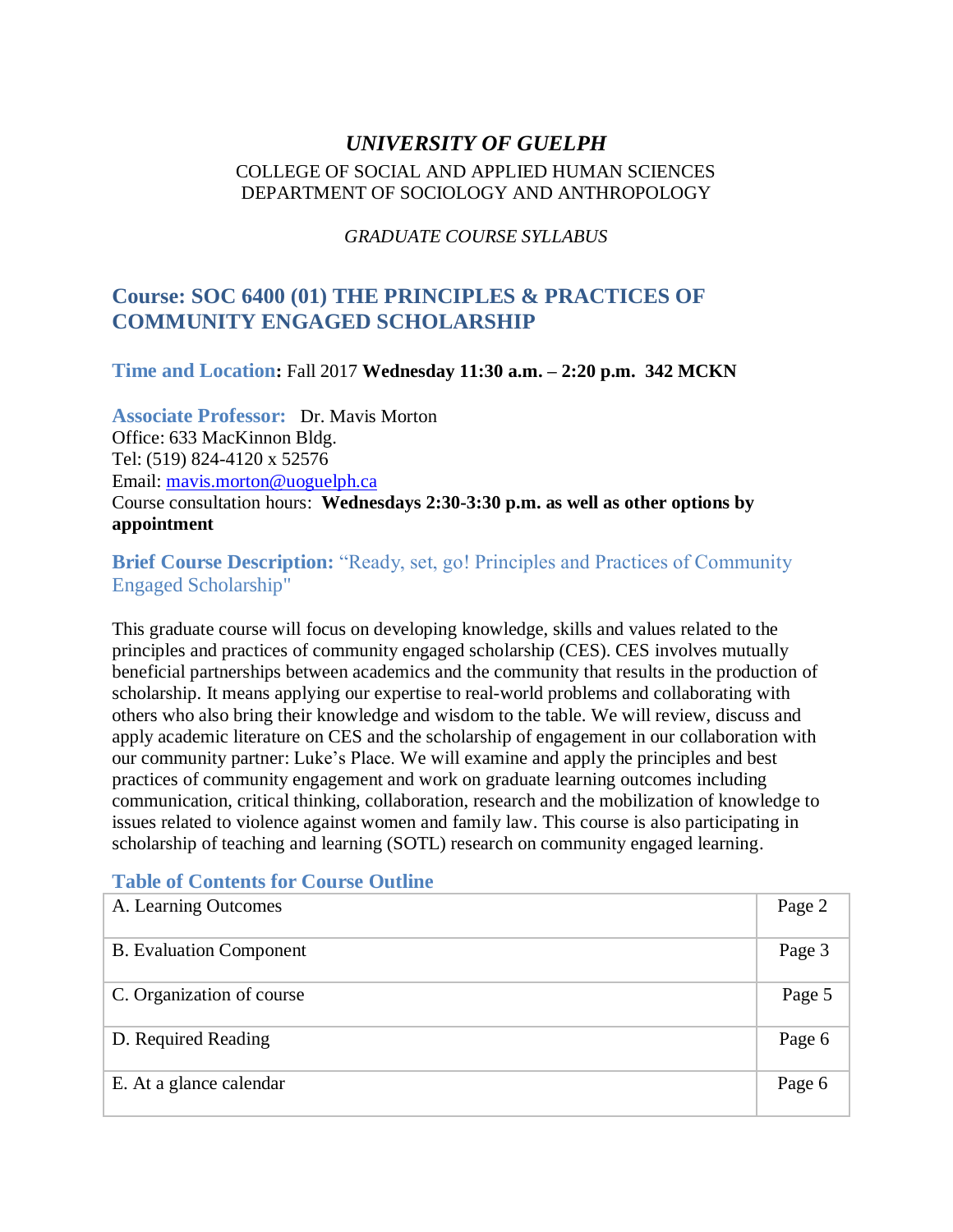| F. Schedule of Topics and Readings    | Page 7  |
|---------------------------------------|---------|
| G. University Policies and Procedures | Page 14 |

# **A. Expected Learning Outcomes: K=Knowledge, S=Skills, V=Values<sup>1</sup>**

## **1. Critical/Creative Thinking & Social Justice (V)**

a. Evaluate personal attitudes, values, beliefs in relation to community/civic engagement and community engaged scholarship.

## **2. Knowledge and Communication (K&S)**

- b. Mobilize historical and contemporary knowledge of principles, processes, practices of community-engaged scholarship including community engaged learning.
- c. Mobilize knowledge of the academic literature on CES and CEL, as well as relevant theory, methods and substantive literature in the social sciences, to address a communityidentified issue.
- d. Mobilize scholarly knowledge effectively using oral, written & visual tools/strategies to address the needs of the community partner.

## **3. Research and methodological literacy (K&S)**

- e. Demonstrate fluencies in searching for, managing, reviewing, synthesizing, evaluating and citing academic and grey literature using the SOAN department guidelines for Sociology.
- f. Demonstrate fluencies in the research process by applying the principles and processes of CES and CEL in the design and implementation of a community-engaged research project.

## **4. Ethical Academic & Civic Engagement (SV)**

- g. Value the principles and processes of community engaged scholarship via the community-engaged learning project.
- h. Demonstrate professional practice in individual and group contexts.
- i. Manage individual and collaborative teaching and learning experiences in changing circumstances.

 $\overline{a}$ 

<sup>&</sup>lt;sup>1</sup> See Course Learning Outcome Alignment Table.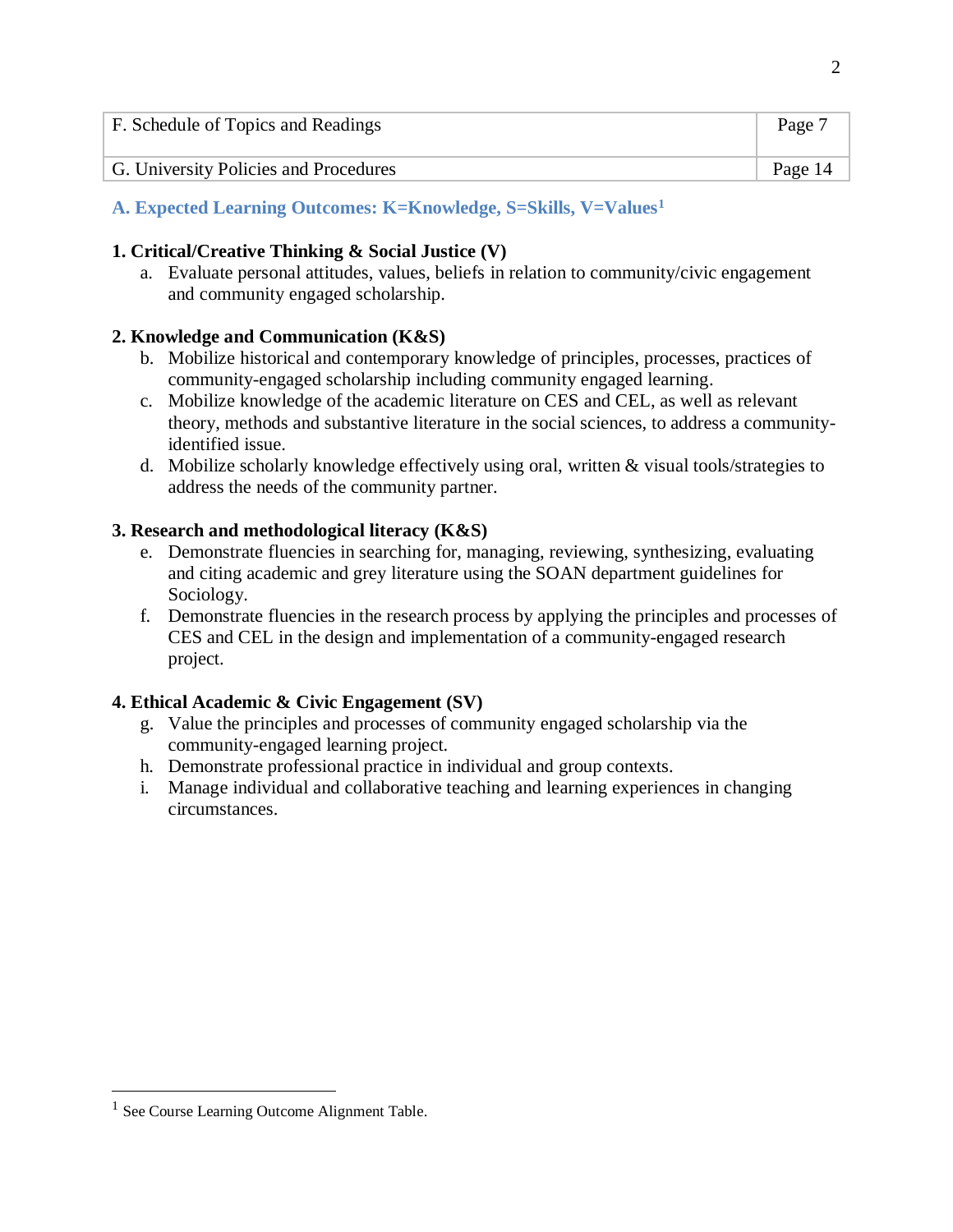# **B. Evaluation Component**

The final grade for the course will be based on the following:

| The final grade for the course will be based on the following. |                        |                            |
|----------------------------------------------------------------|------------------------|----------------------------|
| <b>Assessment Type</b>                                         | $\frac{0}{0}$          | <b>Date</b>                |
| Participation/Engagement will be assessed weekly based         | 25%                    | Weekly                     |
| on reading preparation, active engagement and relevant         |                        |                            |
| participation in class and outside of class.                   |                        |                            |
| SOTL research on CEL pre/post survey (1% pre and 2%            | 3%                     | Sept. 20th                 |
| post survey or alternative assignment)                         |                        |                            |
| <b>CES Reflection Dossier</b>                                  | 15%                    |                            |
| Written reflections (reviewed and graded after weeks 3, 8      | 5%                     | #1 September $27th$        |
| and 12) will help you think about and capture your learning    |                        |                            |
| (personal and academic development) about CE, alignment        | 5%                     | #2 November 1st            |
| between our work and CE processes and principles,              |                        |                            |
| scholarly work/scholarship etc.                                | 5%                     | #3 Dec $5th$               |
| <b>Community Partner Report/Products:</b>                      | 50%                    | November 29 <sup>th</sup>  |
| <b>Collaborative writing report/products</b>                   |                        | September 20 <sup>th</sup> |
| a) Introduction                                                | formative              | October 18th               |
| Methodology/Methods<br>b)                                      | 5% group               |                            |
| Collaboration<br>$\bullet$                                     |                        |                            |
| Workplan<br>$\bullet$                                          | formative              |                            |
| KM <sub>b</sub> plan<br>$\bullet$                              |                        |                            |
| <b>Literature Review Protocol</b><br>$\bullet$                 |                        |                            |
| <b>Research Methodology process</b>                            |                        |                            |
| Research Tools development process                             |                        |                            |
| Results:<br>$\mathbf{c})$                                      |                        |                            |
| <b>Literature Review</b><br>$\bullet$                          | 30% ind                | TBD based on               |
| Research Methodology Outline and/or data<br>$\bullet$          | 5%<br>ind<br>5%<br>ind | meeting with Pascal.       |
| collection via prov court support workers                      |                        |                            |
| <b>Research Tools</b><br>$\bullet$                             | 5% group               |                            |
| d) Knowledge Mobilization tools/strategy                       |                        |                            |
| Conclusion<br>e)                                               | formative              |                            |
| Bibliography<br>f)                                             | formative              |                            |
| Appendices (if applicable)<br>g)                               |                        |                            |
| <b>Oral Presentation to partner</b>                            | 10% ind                | Week of Nov. 29th          |
| <b>TOTAL</b>                                                   | 100%                   |                            |

## **Submitting Assignments:**

Keep reliable back-up copies of all assignments and **ALWAYS** submit work on the due date to the drop-box in Courselink.

## **Late Assignment Policy**

Assignments are due on the dates listed on the first page of this document. If you need an extension make sure to talk to me **BEFORE** the due date and get my agreement so as not to incur penalty.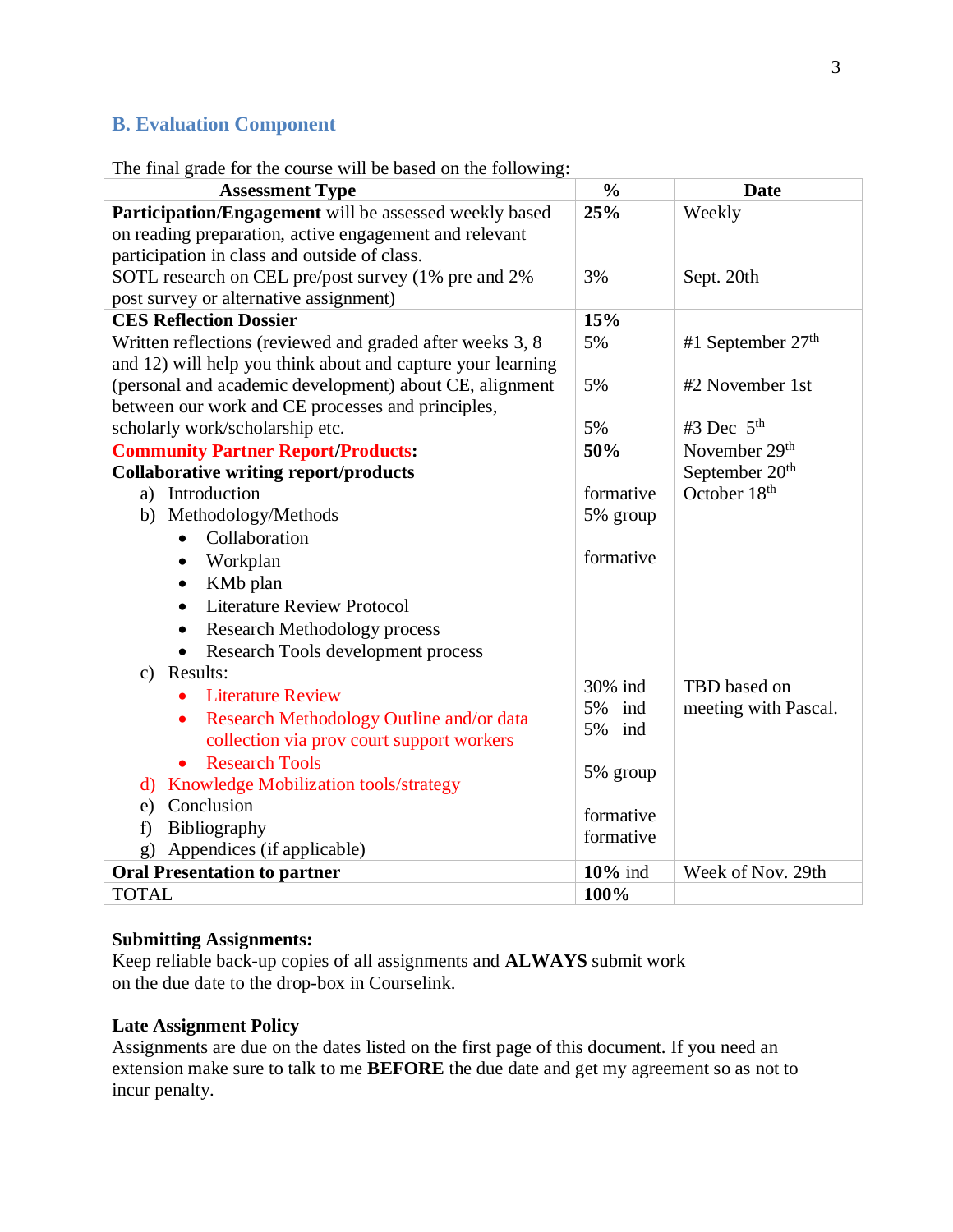### **i) Participation/Engagement/Teaching and Learning**

Each week you will facilitate part of the class using teaching and learning strategies to examine the material and engage colleagues. Participation and engagement will be assessed weekly based on your reading preparedness, attitude, and ability to articulate ideas, connections, extensions (ICE) of the material in discussions, activities, and writing as well as your active engagement and your ability to work independently and collaboratively with your peers, professor, and community partner in and outside of class. There will likely be a range of graduate experience and collectively, the class will work towards creating an atmosphere in which everyone feels confident participating and we will embrace the opportunity to work together using our strengths and interests. SOTL research on CEL pre/post survey (1% pre and 2% post survey or alternative assignment). Lindsey Thomson, CESI will talk to you about this during week 2.

*Peer Review*: Participation will also include some peer review assessment. Peer reviews will be provided to your colleagues on some assignments/presentations.

### **ii) CES Reflection Dossier**

Chart the process of your course/CE journey keeping a log/notes of your CEL processes and experiences. Written reflections in week 3, 8 and 12 will be reviewed and graded. The purpose of the reflection dossier is to help you think about and capture your learning (personal and academic development) about CE and your community engagement activities, experiences and other course learning outcomes. This will also be a place to identify your scholarly work and think about some of the debates re: scholarship. The purpose of this dossier in large part is for you to track the relationship between important steps taken (or not), and the outcomes associated with the project.

### **iii) CP Outputs/Products**

#### **Literature Review**

Using a rigorous scholarly protocol, we will conduct individual literature reviews and then write a collaborative literature review (academic and grey literature) evaluating previous court watch or related research related to family law needs that emerge when criminal and/or child protection legal issues intersect with family law cases involving violence against women.

#### **Court Watch Research Project Methodology**

Based on other research, we will work to draft a research methodology for Luke's Place that could be a framework for the Court Watch research during F18.

### **Data Collection via Provincial Court Support Workers**

We will attempt to conduct a couple of focus groups/interviews etc. with some provincial court watch support workers to hear from them about family law needs that emerge when criminal and/or child protection legal issues intersect with family law cases involving violence against women. This information will be used to help develop a research methodology, research tools and research funding.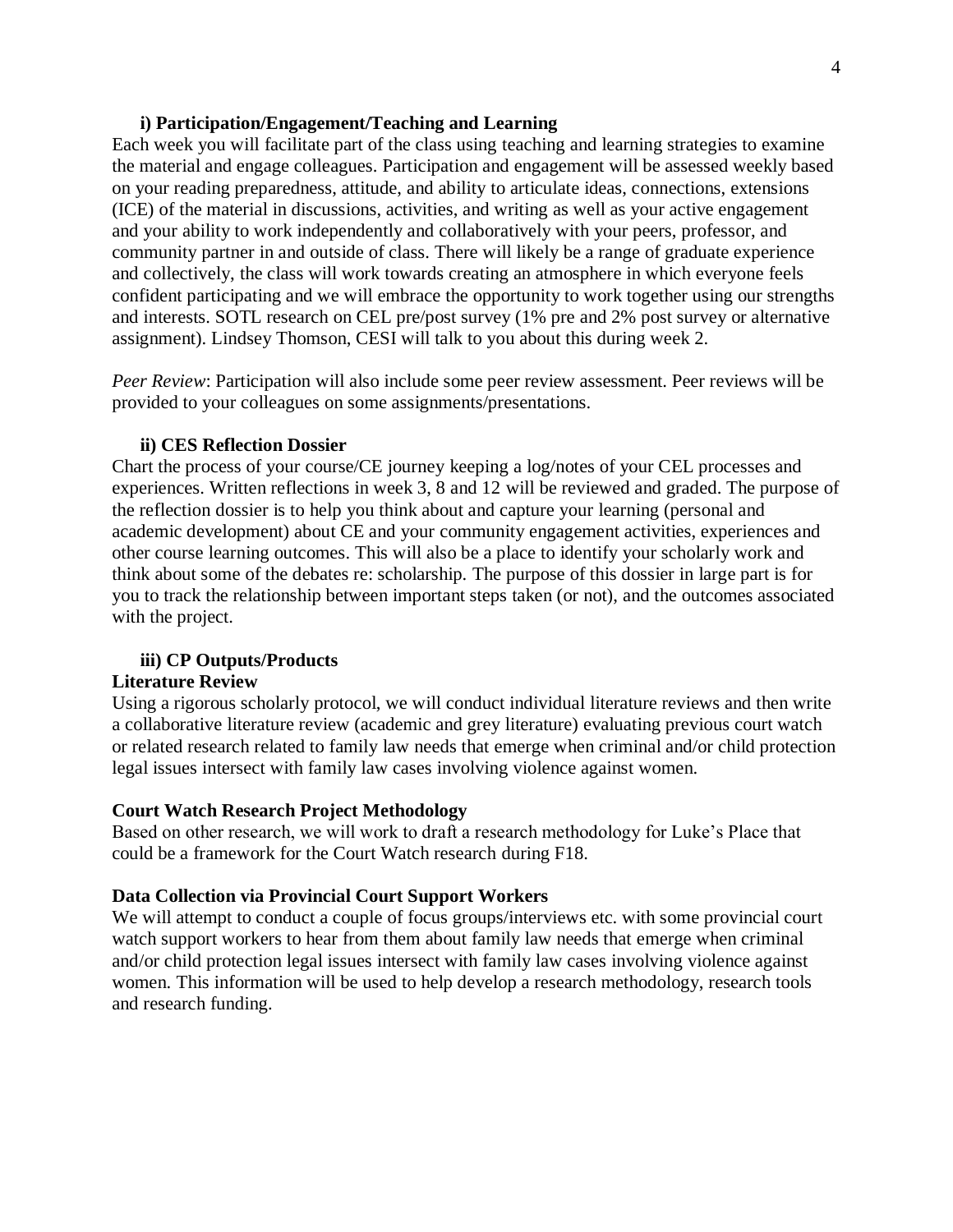### **Collaborative Written report**

- a) Introduction
- b) Methodology/Methods
- c) Results:
	- Literature Review
	- Research Methodology Outline and/or data collection via prov court support workers
	- Research Tools
- d) Knowledge Mobilization tools/strategy
- e) Conclusion
- f) Bibliography
- g) Appendices (if applicable)

## **iv) Oral Presentation (process, findings, challenges/opportunities) to community partner Pam Cross, Luke's Place.**

Presentations will provide the following content (approximately 20 mins)

- a) Introduction of group members
- b) Overview of process
- c) Critically reflect on challenges/opportunities
- d) Highlight products/results produced and make connections to literature reviewed.
- e) Thank you to community partner.

## **D. Organization of the Course**

The course is designed to support your development as a community engaged scholar, both theoretically and practically. The course is heavily dependent on your deep commitment to our partner organization, and to the outcomes of your project. As such, your active participation in all components of the course is essential. Practically, this means that attendance and active engagement with the materials/your partner organization/each other are mandatory. Using a seminar format primarily, a portion of most classes will include teaching and learning strategies in which members of the seminar work individually and together, present and lead discussions and exchange ideas/concerns.

### **Communication**

CourseLink (D2L) will be used to facilitate course communication, including news, course material, e-readings (ARES), assignments, written submissions, and any updates. Outside of class, Professor Morton will use 'GryphMail' to communicate directly with individual students and CourseLink (news and/or Discussion FAQs) to communicate with the entire class. Please monitor CourseLink frequently. If you have any questions, concerns, or difficulties with this course at any time, do not hesitate to talk to the Professor Morton during office hours or after class. Avoid using email as a substitute for consulting on issues requiring substantive responses.

## **E. Required Reading/Material**

Required readings include academic journal articles and book chapters made available from ARES University of Guelph library at https://ares.lib.uoguelph.ca, as well as websites and multimedia (e.g. films, videos, music, PowerPoint etc.)

Citation Style Guide: [https://www.uoguelph.ca/socioanthro/undergraduate-studies/citation-style](https://www.uoguelph.ca/socioanthro/undergraduate-studies/citation-style-requirements)[requirements](https://www.uoguelph.ca/socioanthro/undergraduate-studies/citation-style-requirements)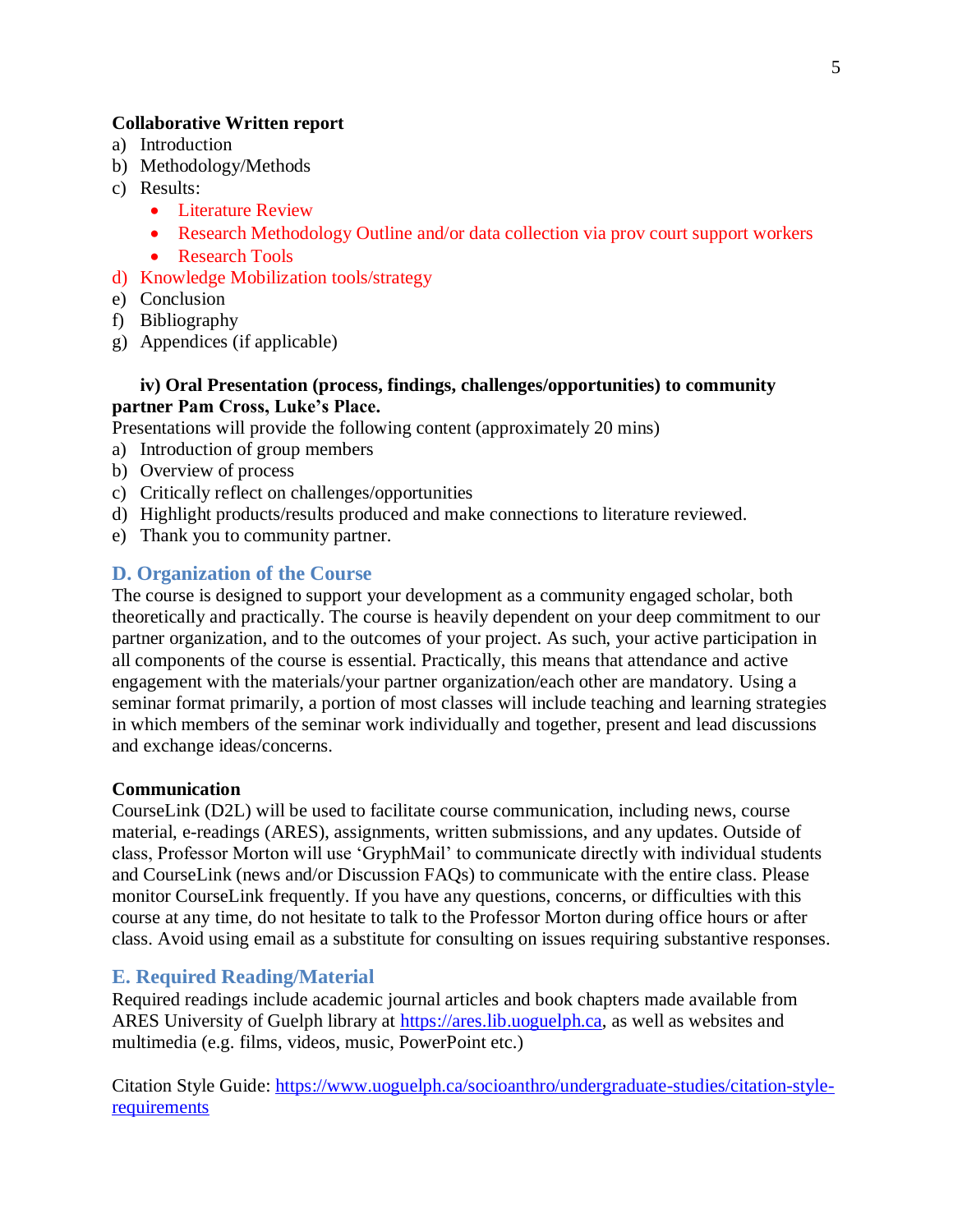| <b>Date</b>                               | Week    | <b>Topics</b>                                                                                                                                                                                          | <b>Reading/Tasks</b>                                                                                |
|-------------------------------------------|---------|--------------------------------------------------------------------------------------------------------------------------------------------------------------------------------------------------------|-----------------------------------------------------------------------------------------------------|
| Wednesday 13th<br>September               | Week 1  | <b>Introductions, Overview of Course, Defining</b><br><b>CES/CEL, CEL Project, Community Partner</b><br><b>Introduction</b><br><b>Guest- Community Partner Pam Cross,</b><br>$\bullet$<br>Luke's Place | Hawkins. L.; CCPH:<br>Foundations of<br>Community Engagement-<br>MyGradSkills                       |
| Wednesday 20 <sup>th</sup><br>September   | Week 2  | History/Context & CES Principles, CEL<br><b>Research Project</b><br>Guest-Lindsey Thompson, CESI<br>$\bullet$<br>Meet with Pascal Lupien, Library<br>$\bullet$                                         | Boyer; Gupton et al.;<br>Kleidman; Fitzgerald;<br><b>CCPH</b>                                       |
| Wednesday 27th<br>September               | Week 3  | <b>Community Campus/Community University</b><br>Partnerships/Collaboration/Group Work &<br><b>Cooperative Learning</b><br>Guest-Lindsey Thompson, CESI                                                 | CESI docs; Mccab et al.;<br>Oakley et al.; Shimanzoe,                                               |
| Wednesday 4 <sup>th</sup><br>October      | Week 4  | <b>CES Process/Practices &amp; Methodologies</b>                                                                                                                                                       | Garner; Williamson;<br>Clinical; Baker et al.;<br>Centre for Addiction and<br>Mental Health         |
| Wednesday $1\overline{1^{th}}$<br>October | Week 5  | <b>Theory (CES/CEL/Public Sociology)</b>                                                                                                                                                               | Ulf & Axelsson; Coppock;<br>Stoecker; Strier; Levkoe et<br>al.; Giles et al.                        |
| Wednesday<br>18th October                 | Week 6  | <b>CES Values: Power/Ethics/Trust/Respect</b><br><b>Research Ethics/REB tutorial</b><br>Guest- Professor Varghese Qualitative<br>$\bullet$<br>Research                                                 | Complete CORE tutorial<br>Da Cruz, Davis et al.<br>Cheney; Tilly-Lubbs;<br>Wallwork, Boyle & Silver |
| Wednesday 25 <sup>th</sup><br>October     | Week 7  | <b>Outcomes/Impact of CES (Community</b><br>Partner/Community, Student, Faculty,<br><b>Institution</b> )<br>Guest-Adrienne Crowder, WGDS                                                               | CCBR; Korzun; Jacquez;<br>Merenstein; Sandy &<br>Holland                                            |
| Wednesday 1st<br>November                 | Week 8  | Dissemination of CES & Knowledge<br><b>Mobilization (KMb)</b><br>Guest- Melissa McKay, KMb Coordinator,<br><b>CESI</b>                                                                                 | Cuthill et al; Anderson &<br>McLachlan; Jordan et al.                                               |
| Wednesday 8th<br>November                 | Week 9  | CES Scholar & Scholarship Benefits &<br><b>Challenges</b>                                                                                                                                              | Boyer; Calleson et al.;<br>Maurana et al.                                                           |
| Wednesday<br>15th November                | Week 10 | <b>CEL in Higher Education/Assessing CEL</b>                                                                                                                                                           | Tarantino; Kuh                                                                                      |
| Wednesday<br>22nd<br>November             | Week 11 | <b>CES Project Work</b>                                                                                                                                                                                | No readings                                                                                         |
| Wednesday 29 <sup>th</sup><br>November    | Week 12 | <b>CEL Presentations to Luke's Place</b>                                                                                                                                                               | No readings                                                                                         |

# **F. At a Glance Schedule**

# **G. Schedule of Topics and Readings**

\*Please note that while scheduled course times are not likely to change, shifts in topics may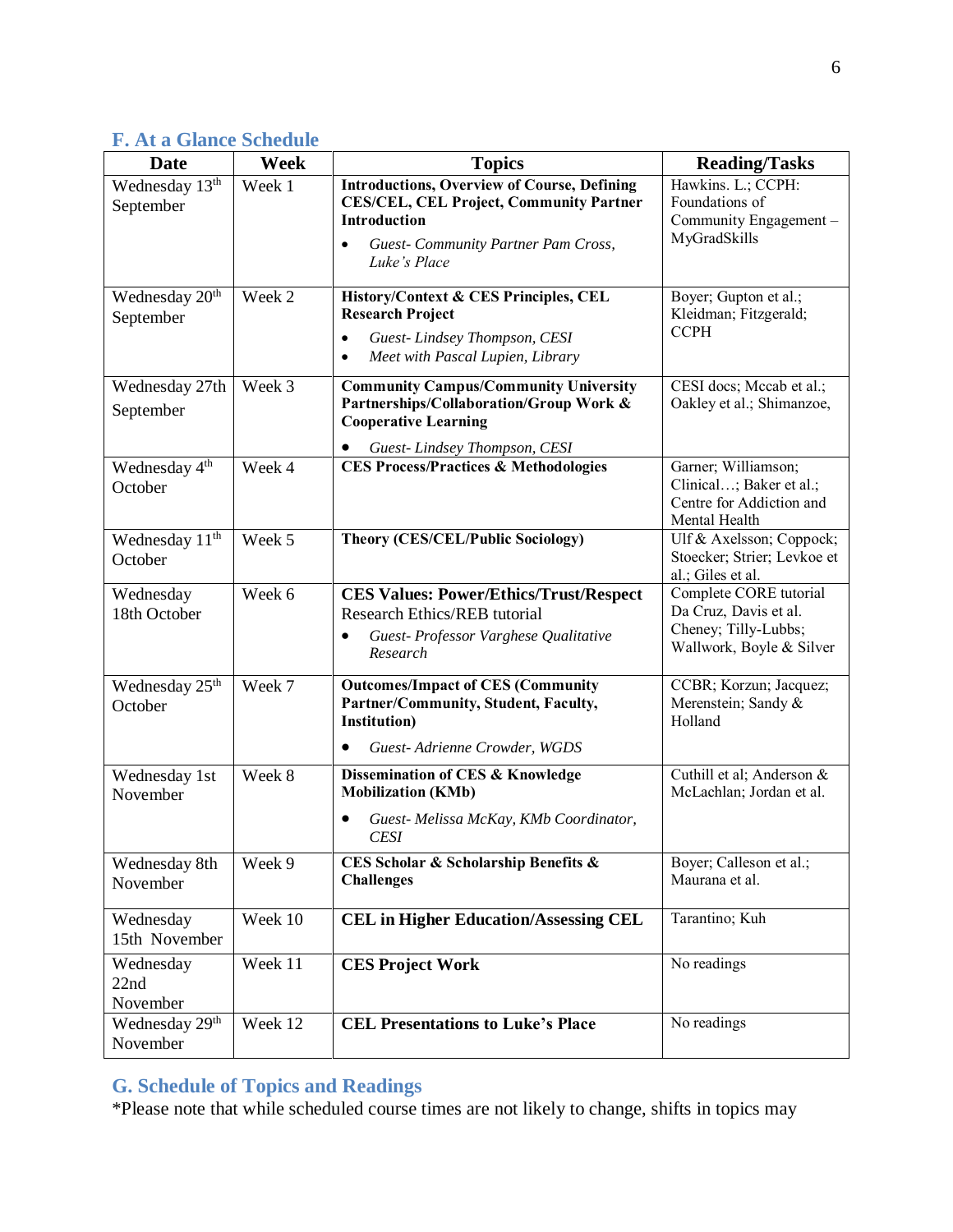occur to accommodate the sometimes-unpredictable nature of community engaged scholarship.

The following is a list of topics and readings. As we learn more about the substance of the project Luke's Place, there will be more material to read about violence against women, family law and intersections with other systems. Also, there may be additions and deletions to the readings depending on time and needs.

**Week 1: Sept. 13th – Introductions, Overview of Course, Defining CES & CEL, CEL Project and SOTL Research** 

Hawkins, L. n.d. Defining Our Terms: Community Engagement and Knowledge Mobilization. Institute for Community Engaged Scholarship. College of Social and Applied Human Sciences. University of Guelph. [http://www.cesinstitute.ca/sites/default/files/Defining%20Our%20Terms%20-](http://www.cesinstitute.ca/sites/default/files/Defining%20Our%20Terms%20-%20CE%20and%20KMb.pdf) [%20CE%20and%20KMb.pdf](http://www.cesinstitute.ca/sites/default/files/Defining%20Our%20Terms%20-%20CE%20and%20KMb.pdf)

Community-Campus Partnerships for Health (2013). Defining Community-Engaged Scholarship. <https://ccph.memberclicks.net/ces-toolkit-intro#Defining>

Foundations of Community Engagement [https://www.mygradskills.ca/courses/foundations-of](https://www.mygradskills.ca/courses/foundations-of-community-engagement-part-1)[community-engagement-part-1](https://www.mygradskills.ca/courses/foundations-of-community-engagement-part-1)

Cross, Pam. 2016. "When Shared Parenting and the Safety of Women and Children Collide". Luke's Place Support and Resource Centre. Oshawa, Ontario.

Cross, Pam. 2010. "It Shouldn't Be This Hard. Luke's Place Support & Resource Centre for Women & Children". Luke's Place Support and Resource Centre. Oshawa, Ontario.

**Week 2: Sept. 20th** *–* **History & Context & CES Principles**

Boyer, E. 1996. The Scholarship of Engagement. *Bulletin of the American Academy of Arts and Sciences*, 49(7):18-33.

Gupton, Jarrett T., Sullivan, Amanda L., and Johnston-Goodstar, Katie. 2014. "The Role of University Engagement in the Community." *International Journal of Educational Reform* 23(3): 181-90.

Kleidman, Robert. 2006. "Public Sociology, Engaged Scholarship, and Community Organizing." *Journal of Applied Sociology* 23(1): 68-82.

Fitzgerald. Hiram E. 2014. "Knowledge Engagement and Higher Education in Canada and the USA" in *Higher Education in the World 5: Knowledge, Engagement & Higher Education: Contributing to Social Change*. GUNi Series on the Social Commitment of Universities. Palgrave McMillian UK:242-267.

CCPH Board of Directors. Position Statement on Authentic Partnerships. Community-Campus Partnerships for Health, 2013. <https://ccph.memberclicks.net/principles-of-partnership>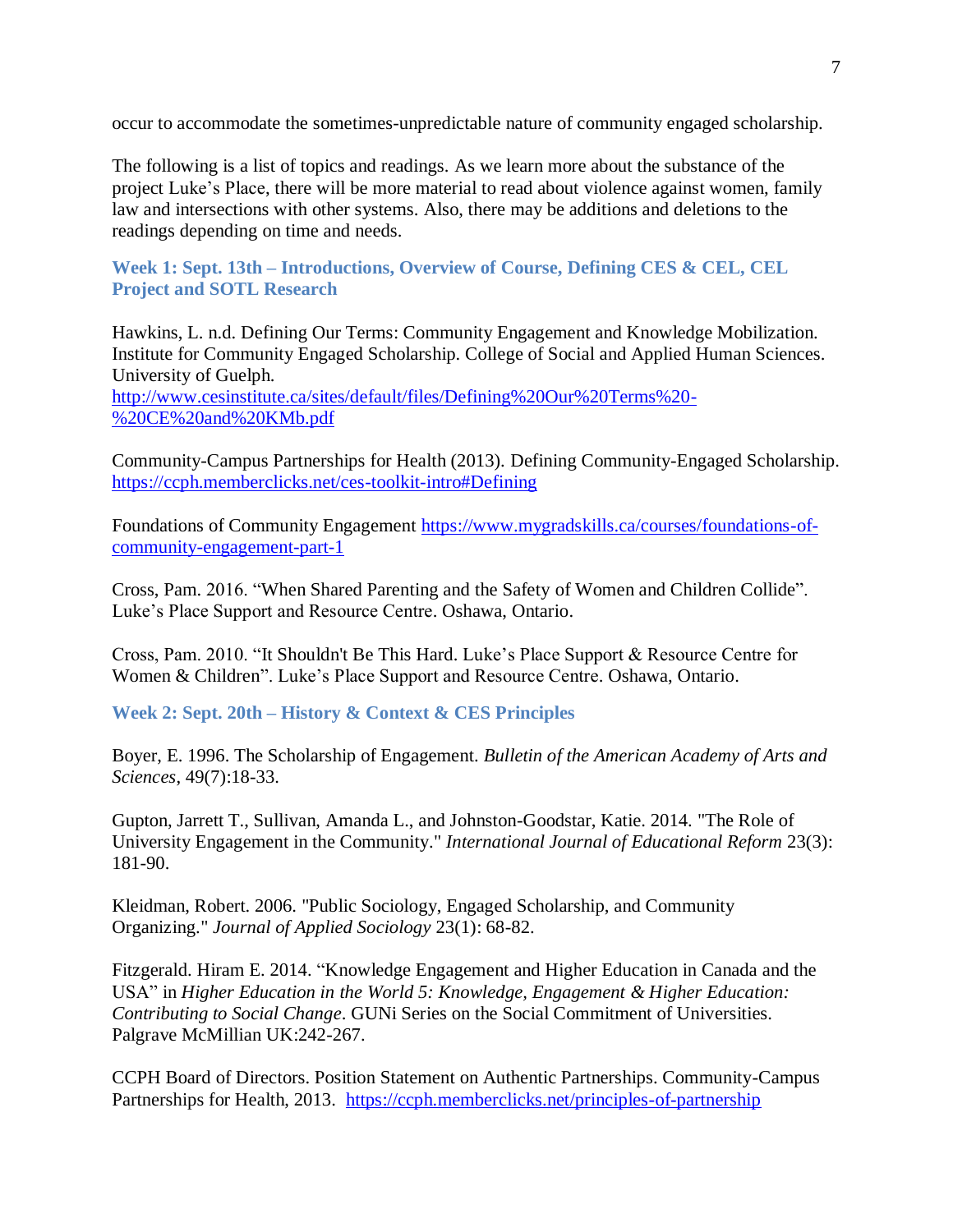### **Week 3: Sept. 27th – Community Campus/Community University Partnerships/Collaboration, Group/Team Work & Cooperative Learning**

Community Engaged Teaching and Learning Community of Practice. 2016. Community Engaged Teaching and Learning Fact Sheet: Strategies for Effective Project & Relationship Management (Draft). CESI.

The Research Shop. Project Work Plan. CESI

Mccabe, Angela, Rachel Parker, and Stephen Cox. 2015. "The Ceiling to Coproduction in University–industry Research Collaboration." *Higher Education Research & Development*. 1-15.

Oakley, Barbara, Richard M. Felder, Rebecca Brent and Imad Elhajj. 2004. "Turning Student Groups into Effective Teams". *Journal of Student Centred Learning*. 2(1):9-34.

Shimanzoe, J. and H. Aldrich. 2010. Group Work Can be Gratifying: Understanding and Overcoming Resistance to Cooperative Learning. *College Teaching* 58(1): 52-7.

### **Supplemental Reading:**

McNall, M., Reed, C.S., Brown, R., Allen, A. 2009. Brokering community-university engagement. *Innovation and Higher Education*, 33:317-331.

Kania, John, Fay Hanleybrown, and Jennifer Juster. 2014. "Essential Mindset Shifts for Collective Impact." *Stanford Social Innovation Review* 12(4): S2-S5.

**Week 4: October 4 th – CES Process/Practices & Methodologies** 

Garner, Johny T. 2015. "Different Ways to Disagree: A Study of Organizational Dissent to Explore Connections Between Mixed Methods Research and Engaged Scholarship". *Journal of Mixed Methods Research* 9(2):178-95.

Williamson, Heather J., Belinda-Rose Young, Nichole Murray, Donna L. Burton, Bruce Lubotsky Levin, Oliver Tom Massey, and Julie A. Baldwin 2016. Community–University Partnerships for Research and Practice: Application of an Interactive and Contextual Model of Collaboration. *Journal of Higher Education Outreach and Engagement*. 20(2):55-84.

Clinical and Translational Science Awards Consortium Community Engagement Key Function Committee Task Force on the Principles of Community Engagement. 2011. Chapter 2: "Principles of Community Engagement" in *Principles of Community Engagement: A Primer* 2<sup>nd</sup> (ed).

[http://tamarackcci.ca/files/principles\\_of\\_community\\_engagement\\_report\\_508\\_final.pdf](http://tamarackcci.ca/files/principles_of_community_engagement_report_508_final.pdf)

Baker, E.A., Homan, S., Schonhoff, R. & Kreuter, M. 1999. Principles of practice for academic/practice/community research partnerships. *American Journal of Preventative Medicine, 16*(3S):86-94.

Centre for Addiction and Mental Health. 2011. Building equitable partnerships: Tools and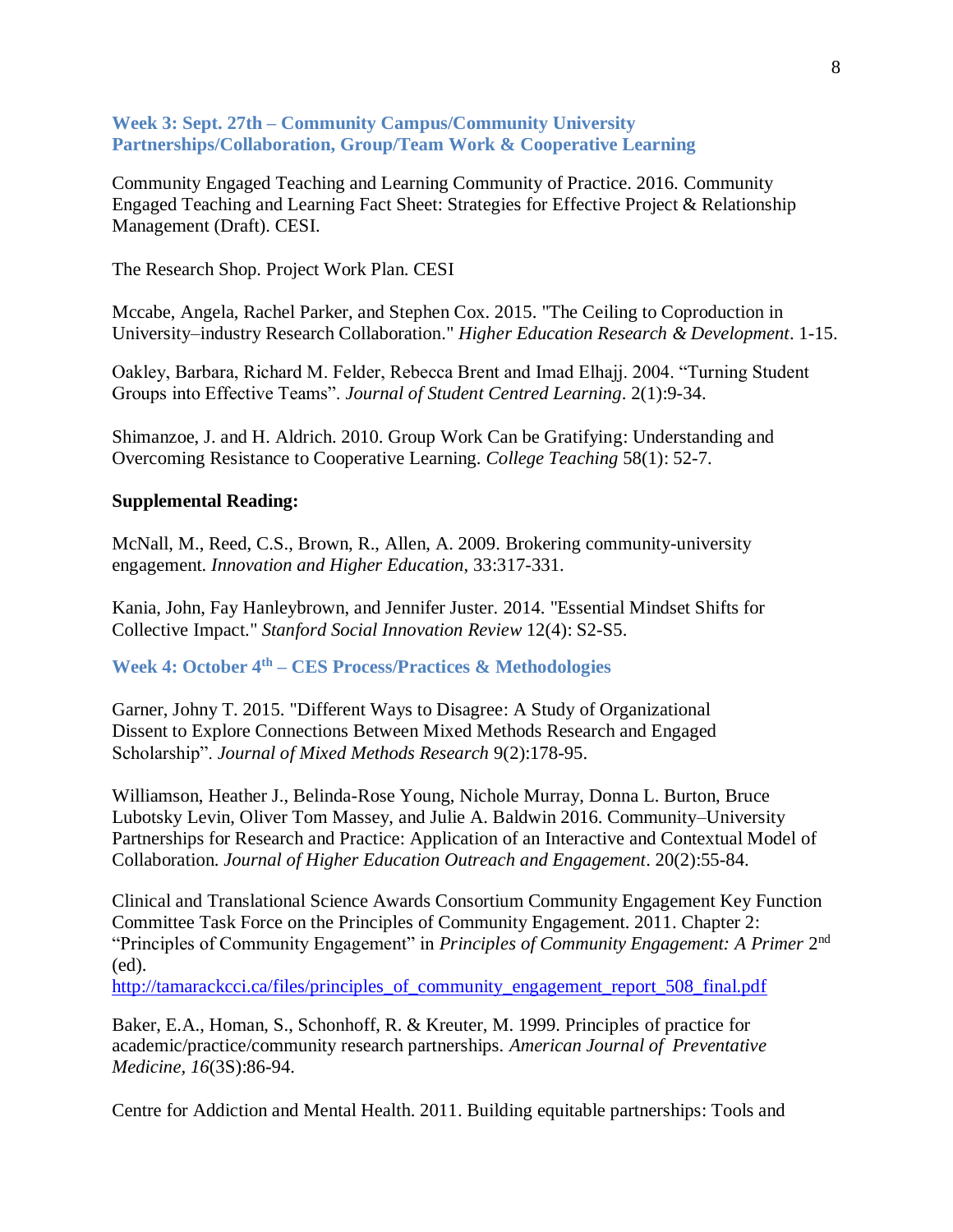lessons learned.

[http://www.torontolip.com/Portals/0/Resources/Partnerships%20and%20Collaborations/building](http://www.torontolip.com/Portals/0/Resources/Partnerships%20and%20Collaborations/building_equitable_partnerships.pdf?ver=2015-05-07-112644-140) [\\_equitable\\_partnerships.pdf?ver=2015-05-07-112644-140](http://www.torontolip.com/Portals/0/Resources/Partnerships%20and%20Collaborations/building_equitable_partnerships.pdf?ver=2015-05-07-112644-140)

### **Supplemental Reading:**

Morton, M. Bergen, A. Horan, M., Crann, S. Bader, D. & Bonham, L. 2014. Engaging evaluation research: Reflecting on the process of sexual assault/domestic violence protocol evaluation research. *Gateways: International Journal of Community Research & Engagement*, 7(1):1-14.

Watson-Thompson, Jomella. 2015. "Exploring Community-Engaged Scholarship as an Intervention to Change and Improve Communities." *Metropolitan Universities* [Online], 26.1: 11-34.

Adshead, M., & Quillinan, B. 2016. Having it all? Transferring community-oriented research principles to teaching and learning to develop better university engagement. *Educational Action Research*, 1-21.

Northmore, S. & Hart, A. 2011. Sustaining community-university partnerships. *Gateways: International Journal of Community Research and Engagement*, 4,1-11.

Saltmarsh, J. and Zlotkowski, E. 2011. Putting into Practice the Civic Purposes of Higher Education. Pp. 1-8 in *Higher Education and Democracy: Essays on Service Learning and Civic Engagement*, edited by John Saltmarsh and Edward Zlotkowski. Philadelphia, PA: Temple University Press.

**Week 5: October 11th - Theory (CES/CEL/Public Sociology)**

Ulf Melin and Karin Axelsson. 2016. Action in action research: Elaborating the concepts of action, roles and dilemmas in a public e-service development project, *Journal of Systems and Information Technology*. 18(2):118-147.

Coppock, D. Layne. 2016. "Cast Off the Shackles of Academia! Use Participatory Approaches to Tackle Real-World Problems With Underserved Populations." *Rangelands* 38(1): 5-13.

Stoecker, Randy. 2016. "What is Institutionalized Service Learning's Theory of Learning?" in Liberating service learning and the rest of higher education civic engagement. Philadelphia, Pennsylvania: Temple University Press. 4-45.

Giles, Dwight E., Jr., and Eyler, Janet. 1994. "The Theoretical Roots of Service-Learning in John Dewey: Toward a Theory of Service-Learning." *Michigan Journal of Community Service Learning* 1(1): 77-85.

### **Supplemental Reading:**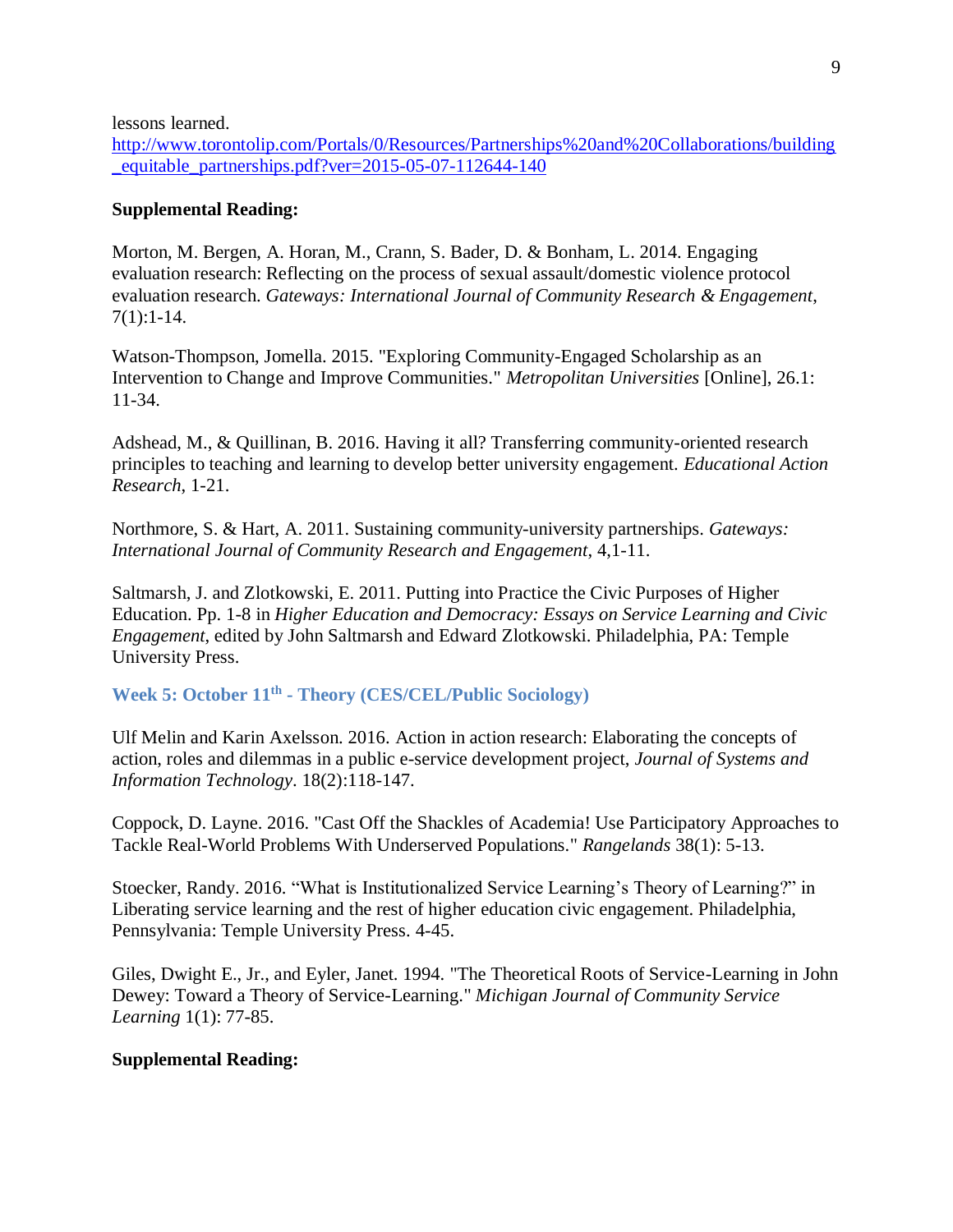Chandler, Jacqueline, Jo Rycroft‐ Malone, Claire Hawkes, and Jane Noyes. 2016. "Application of Simplified Complexity Theory Concepts for Healthcare Social Systems to Explain the Implementation of Evidence into Practice." *Journal of Advanced Nursing* 72(2): 461-80.

**Week 6: October 18th - CES Values: Power/Ethics/Trust/Respect**

<http://www.pre.ethics.gc.ca/eng/education/tutorial-didacticiel/>

Da Cruz, Cynthia Gordon. 2017. "Critical Community-Engaged Scholarship: Communities and Universities Striving for Racial Justice." *Peabody Journal of Education* 92(3):363-84.

Davis, Katherine L., Brandon W. Kliewer, and Aliki Nicolaides. 2017. Power and Reciprocity in Partnerships: Deliberative Civic Engagement and Transformative Learning in Community-Engaged Scholarship. *Journal of Higher Education Outreach and Engagement*, Volume 21(1): 30-54.

Cheney, G. 2008. Encountering the ethics of engaged scholarship. *Journal of Applied Communication Research*, 36(3), 281-288.

Tilly-Lubbs, G.A. 2009. Good intentions pave the way to hierarchy: A retrospective autoethnographic approach. *Mich. Journal of Community Service Learning*, 59-68.

Wallwork, E. 2008. Ethical analysis of research partnerships with communities. *Kennedy Institute of Ethics Journal*, (18)1, 57-85.

Boyle, M.-E. and Silver, I. 2005. Poverty, Partnerships, and Privilege: Elite Institutions and Community Empowerment. *City & Community*, 4(3), 233-252.

**Week 7: October 25th – Outcomes/Impact of CES (Community Partner/Community, Student, Faculty, Institution)**

Centre for Community Based Research. 2017. "A Tool for Reflexive Community-Based Research: A Process for Assessing Quality and Impact".

Korzun, Monika, Corey Alexander, Lee-Jay Cluskey-Belanger, Danielle Fudger, Lisa Needham, Kate Vsetula, Danny Williamson, and Daniel Gillis. 2014. "The Farm to Fork Project: Community-engaged Scholarship from Community Partners' Perspective." *Gateways : International Journal of Community Research & Engagement* 7(1):101-115.

Jacquez, Farrah. 2014. "Demonstrating Impact as a Community-Engaged Scholar within a Research University." *Metropolitan Universities* 25(2): 14-26.

Merenstein, Beth Frankel. 2015. "Community-based Research Methods: Putting Ideas into Action." *Journal of Applied Social Science* 9(2): 125-38.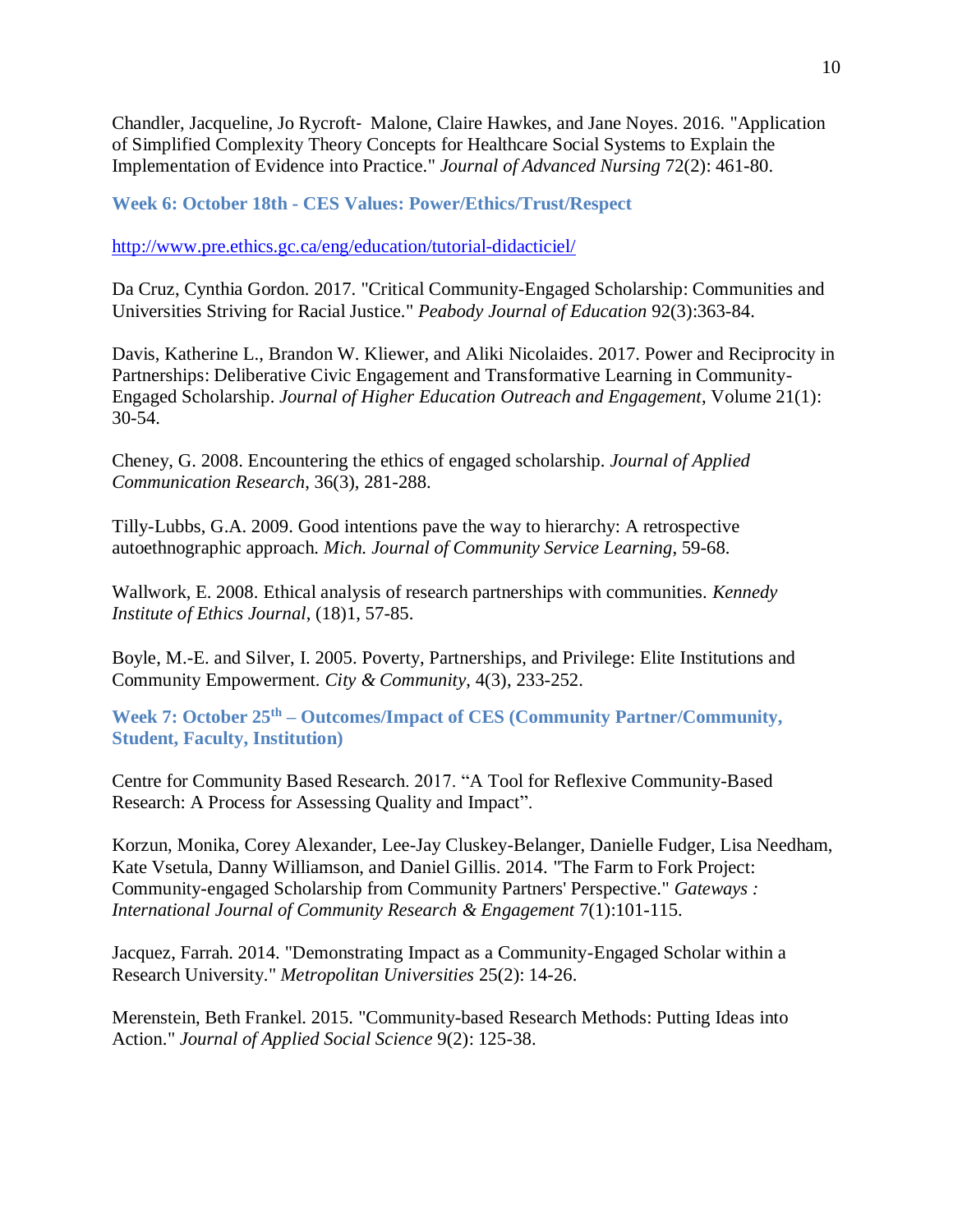Sandy, Marie, and Holland, Barbara A. 2006. "Different Worlds and Common Ground: Community Partner Perspectives on Campus-Community Partnerships." *Michigan Journal of Community Service Learning* 13(1): 30-43.

### **Supplemental Reading:**

Levkoe, Charles Z., Shauna Brail, and Amrita Daniere. 2014. Engaged Pedagogy and Transformative Learning in Graduate Education: A Service-Learning Case Study. *The Canadian Journal of Higher Education* 44(3):68-85.

Schwartz. K. 2010. Community Engaged Research: Student and Community Perspectives Partnerships: *A Journal of Service Learning & Civic Engagement*, 1(2):1-16.

Kane. E. 2016. The Baby and the Bathwater: Balancing Disciplinary Debates and Community Engagement to Advance Student Interest in Publicly Engaged Sociology. *Humanity & Society*, 40:43-63.

Trevino, Javier. 2012. ''The Challenge of Service Sociology.'' *Social Problems* 59:2-20

Kane, Emily W. 2012. ''Student Perceptions of Community-based Research Partners and the Politics of Knowledge.'' *Michigan Journal of Community Service Learning* 19:5-16.

Yassi, A., Dharamsi, S., Spiegel, J., Rojas, A., Dean, E., & Woollard, R. (n.d.). The Good, the Bad, and the Ugly of Partnered Research: Revisiting the Sequestration Thesis and the Role of Universities in Promoting Social Justice. *International Journal of Health Services*, 40(3): 485- 505.

Hart, A. & Northmore, S. 2012. Auditing and evaluating university-community engagement: Lessons from a UK case study. *Higher Education Quarterly*, 65(1):34-58.

Molas-Gallart, J. & Tang, P. 2011. Tracing 'productive interactions' to identify social impacts: an example from the social sciences. *Research Evaluation*, 20(3):219-226.

**Week 8: November 1 st - Dissemination of CES/KMb**

Knowledge Translation Planning Tools – see Courselink

Cuthill, Michael, O'Shea, Éidín, Wilson, Bruce, and Viljoen, Pierre. 2014. "Universities and the Public Good: A Review of Knowledge Exchange Policy and Related University Practice in Australia." *Australian Universities' Review* 56(2): 36-46.

Anderson, Colin R, and Stéphane M McLachlan. 2016. "Transformative Research as Knowledge Mobilization: Transmedia, Bridges, and Layers." *Action Research* 14(3): 295-317.

Jordan, C., Seifer, S., Gelmon, S., Ryan, K., & McGinley, P. 2011. CES4Health.info: An Online Tool for Peer Reviewed Publication and Dissemination of Diverse Products of Community-Engaged Scholarship. *Progress in Community Health Partnerships: Research, Education, and Action*, 5(2), 189-199.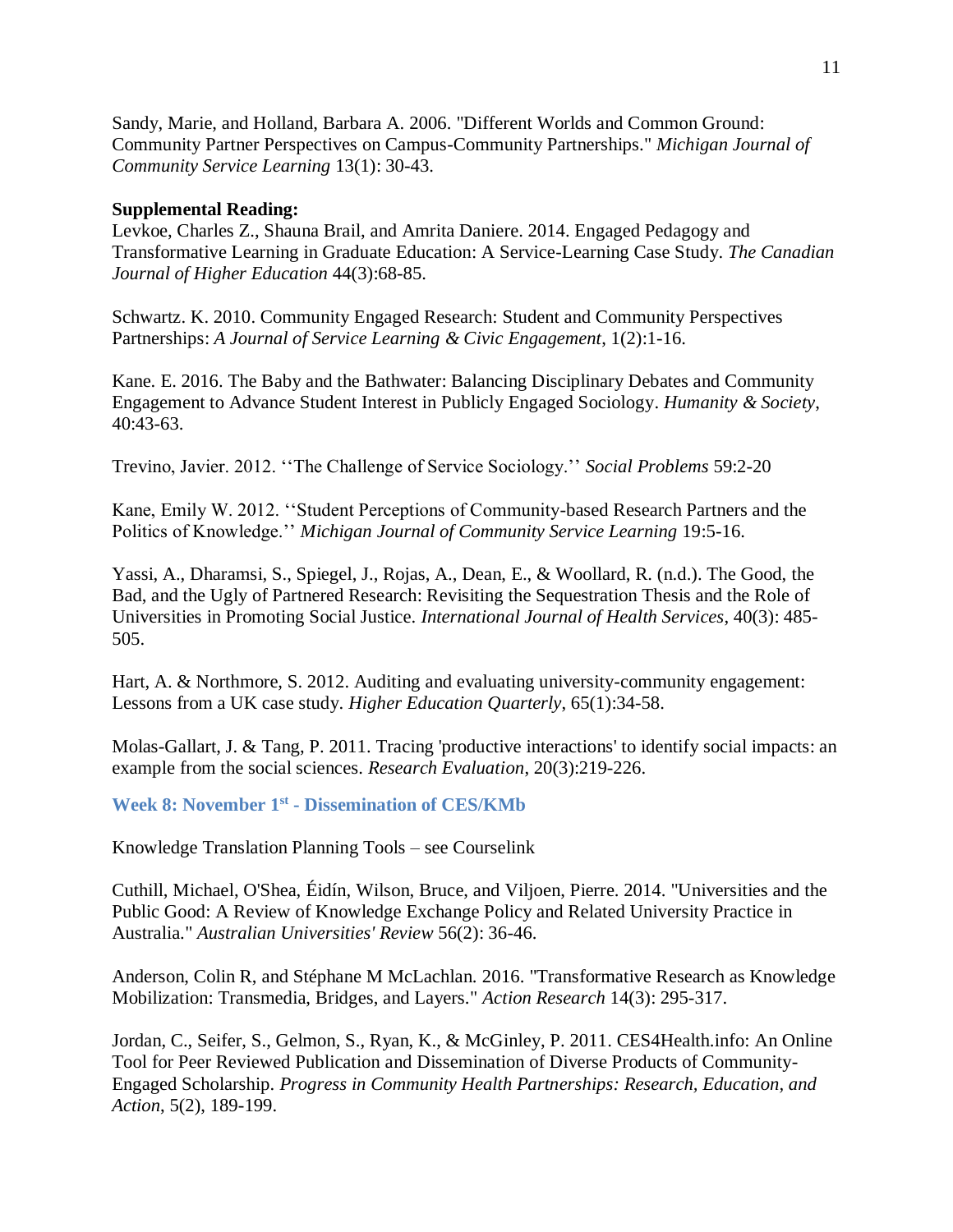### **Supplemental Reading:**

Cooper, A. & Levin, B. 2010. Some Canadian contributions to understanding knowledge mobilisation. *Evidence and Policy*, 6(3), 351-369.

**Week 9: November 8th – CES Scholar & Scholarship Benefits & Challenges**

"Characteristics of CES: A Rubric for Evidencing CES"

Fitzgerald, H., & Primavera, J. 2013. "The Challenges of Scholarship". *Going public: Civic and community engagement*. East Lansing: Michigan State University Press. 13-32.

Seifer, Sarena D., Blanchard, Lynn W., Jordan, Catherine, Gelmon, Sherril, and McGinley, Piper. 2012. "Faculty for the Engaged Campus: Advancing Community-Engaged Careers in the Academy." *Journal of Higher Education Outreach and Engagement* 16(1): 5-20.

Boyer, E., & Carnegie Foundation for the Advancement of Teaching, issuing body. 1997. "Enlarging the Perspective". Chapter 2. *Scholarship reconsidered: Priorities of the professoriate*. San Francisco, CA: Jossey-Bass. 14-25.

Calleson, Diane C, Catherine Jordan, and Sarena D Seifer. "Community-engaged Scholarship: Is Faculty Work in Communities a True Academic Enterprise?" *Academic Medicine: Journal of the Association of American Medical Colleges* 80, no. 4 (2005): 317-21.

Maurana, C A, M. Wolff, B J Beck, and D E Simpson. 2001. "Working with Our Communities: Moving from Service to Scholarship in the Health Professions." *Education for Health* (Abingdon, England) 14(2): 207-20.

## **Supplemental Reading:**

Glassick, C.E., Huber, M.R. & Maeroff, G.I. 1997. Scholarship Assessed: evaluation of the professoriate. San Francisco, CA: Jossey Bass.

Commission on Community-Engaged Scholarship in the Health Professions. 2005. Linking Scholarship and Communities: Report of the Commission on Community-Engaged Scholarship in the Health Professions. Seattle: Community-Campus Partnerships for Health.

Cavallaro, C. 2016. Recognizing Engaged Scholarship in Faculty Reward Structures: Challenges and Progress. *Metropolitan Universities*, 27(2), 2-6.

Gelmon SB, Jordan CM, Seifer SD. 2013. [Rethinking Peer Review: Expanding the Boundaries](https://ccph.memberclicks.net/assets/Documents/PapersReports/gelmon-ijrslcefall2013.pdf)  [for Community-Engaged Scholarship.](https://ccph.memberclicks.net/assets/Documents/PapersReports/gelmon-ijrslcefall2013.pdf) *International Journal of Research on Service-Learning and Community Engagement*, 1(1): 1-10.

Spaapen, J., & van Drooge, L. 2011. Introducing 'productive interactions' in social impact assessment. *Research Evaluation*, 20(3), 211-218.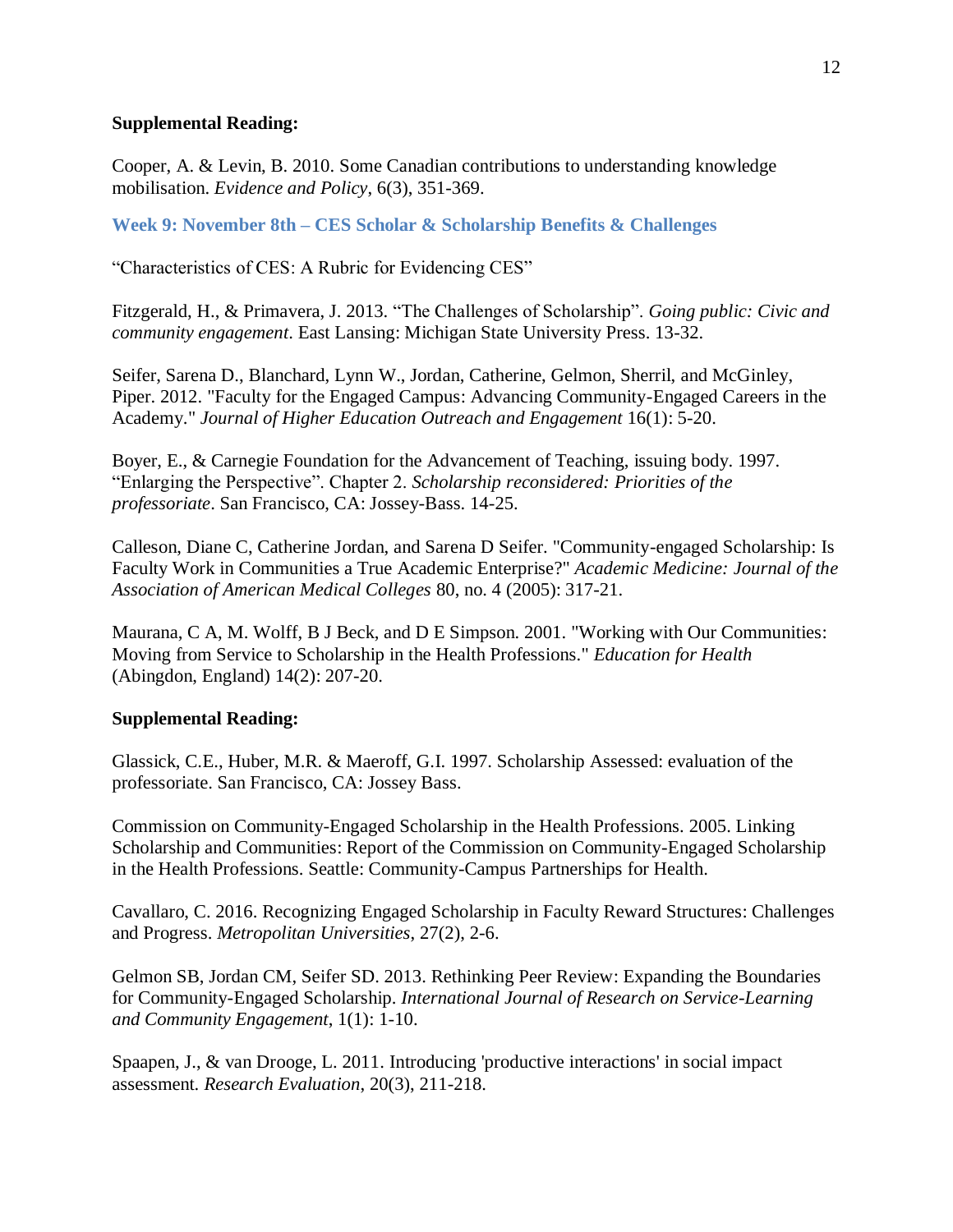**Week 10: November 15th – CEL in Higher Education/Assessing CEL** 

Tarantino, Kristen L. 2017. Undergraduate Learning Through Engaged Scholarship and University– Community Partnerships. *Journal of Higher Education Outreach and Engagement*, Volume 21(2):103-130.

Kuh, G. 2008. Excerpt from High-Impact Educational Practices: What They Are, Who Has Access to Them, and Why They Matter <https://secure.aacu.org/AACU/PubExcerpts/HIGHIMP.html>

## **Supplemental Reading:**

Pescosolido, B., & Pescosolico, B. 2008. The Converging Landscape of Higher Education: Perspectives, Challenges, and a Call to the Discipline of Sociology. *Teaching Sociology*,36(2), 95-107.

Ryser, L., Markey, S., & Halseth, G. 2013. Developing the next generation of community-based researchers: Tips for undergraduate students. *Journal of Geography in Higher Education*, 37(1), 11-27.

Brandenberger, J. W. 2013. Investigating personal development outcomes in service learning. In: P. H. Clayton et al. (Eds.), Research on Service Learning: Conceptual Frameworks and Assessment: Students and Faculty (pp. 133-156). Stylus Publishing.

Fitzgerald, Hiram E., Bruns, Karen, Sonka, Steven T., Furco, Andrew, & Swanson, Louis. 2012. The Centrality of Engagement in Higher Education. *Journal of Higher Education Outreach and Engagement,* 16(3), 7-27.

**Week 11: November 22nd – CES Project Work**

**Week 12: November 29th – CEL Presentations**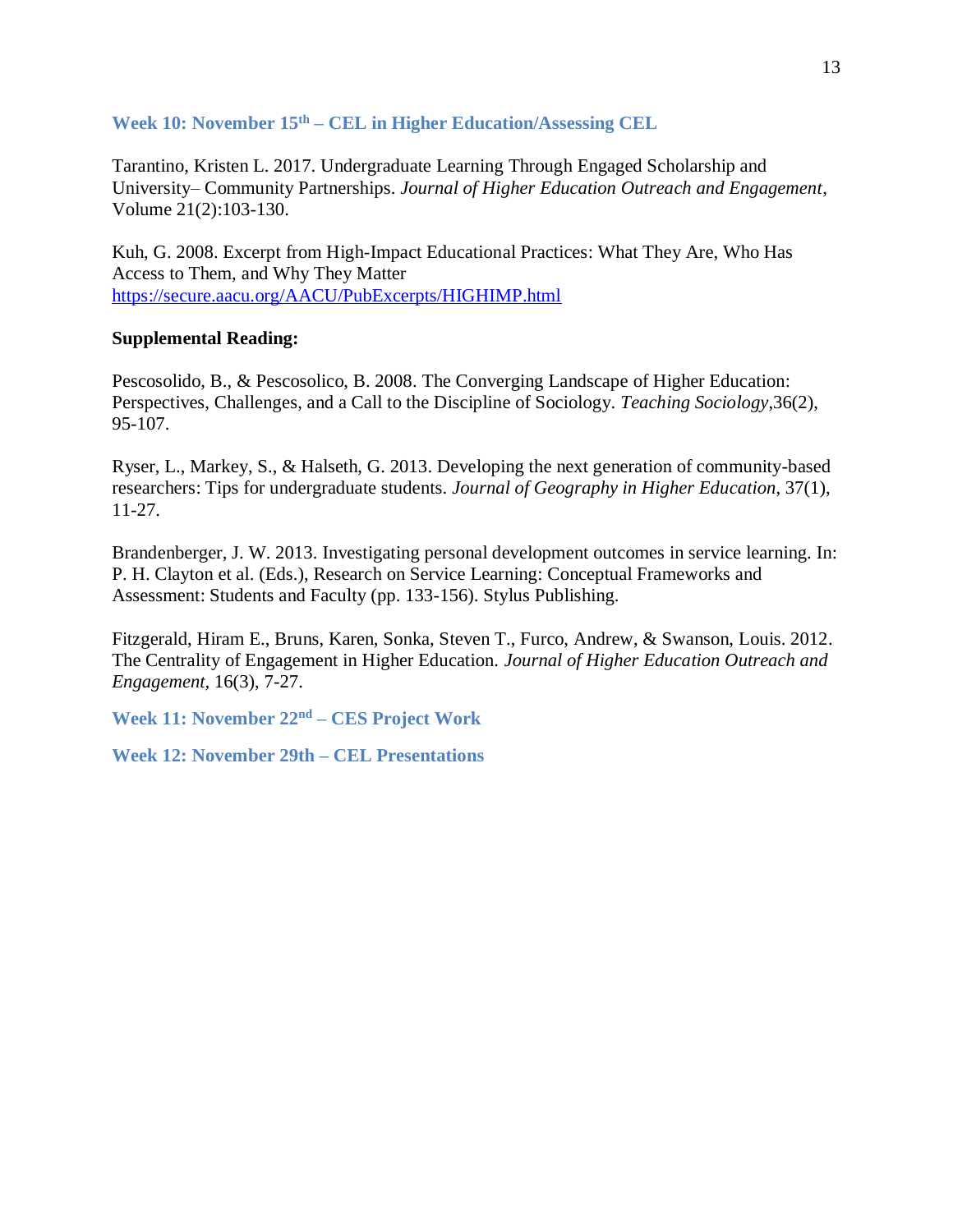## **H. University Policy and Procedures**

Please familiarize yourself with the following policies and procedures:

## **Standard Statements - GRADUATE** (*[modified, AVPA office](http://www.uoguelph.ca/vpacademic/avpa/checklist)*)

### E-mail Communication

As per university regulations, all students are required to check their  $\langle$ mail.uoguelph.ca> e-mail account regularly: e-mail is the official route of communication between the University and its students.

## When You Cannot Meet a Course Requirement

When you find yourself unable to meet an in-course requirement because of illness or compassionate reasons, please advise the course instructor (or designated person) in writing, with your name, id#, and e-mail contact. See the Graduate calendar for information on regulations and procedures for *[Academic Consideration](https://www.uoguelph.ca/registrar/calendars/graduate/current/genreg/sec_d0e2223.shtml)*.

### Drop Date

Courses that are one semester long must be dropped by the end of the fortieth class day; two-semester courses must be dropped by the last day of the add period in the second semester. The regulations and procedures for *[Dropping Courses](https://www.uoguelph.ca/registrar/calendars/graduate/current/genreg/genreg-reg-regchg.shtml)* are available in the Graduate Calendar.

### Copies of out-of-class assignments

Keep paper and/or other reliable back-up copies of all out-of-class assignments: you may be asked to resubmit work at any time.

### Accessibility

The University promotes the full participation of students who experience disabilities in their academic programs. To that end, the provision of academic accommodation is a shared responsibility between the University and the student.

When accommodations are needed, the student is required to first register with Student Accessibility Services (SAS). Documentation to substantiate the existence of a disability is required, however, interim accommodations may be possible while that process is underway.

Accommodations are available for both permanent and temporary disabilities. It should be noted that common illnesses such as a cold or the flu do not constitute a disability.

Use of the SAS Exam Centre requires students to book their exams at least 7 days in advance, and not later than the 40th Class Day.

More information: *[www.uoguelph.ca/sas](http://www.uoguelph.ca/sas)*

### Academic Misconduct

The University of Guelph is committed to upholding the highest standards of academic integrity and it is the responsibility of all members of the University community –